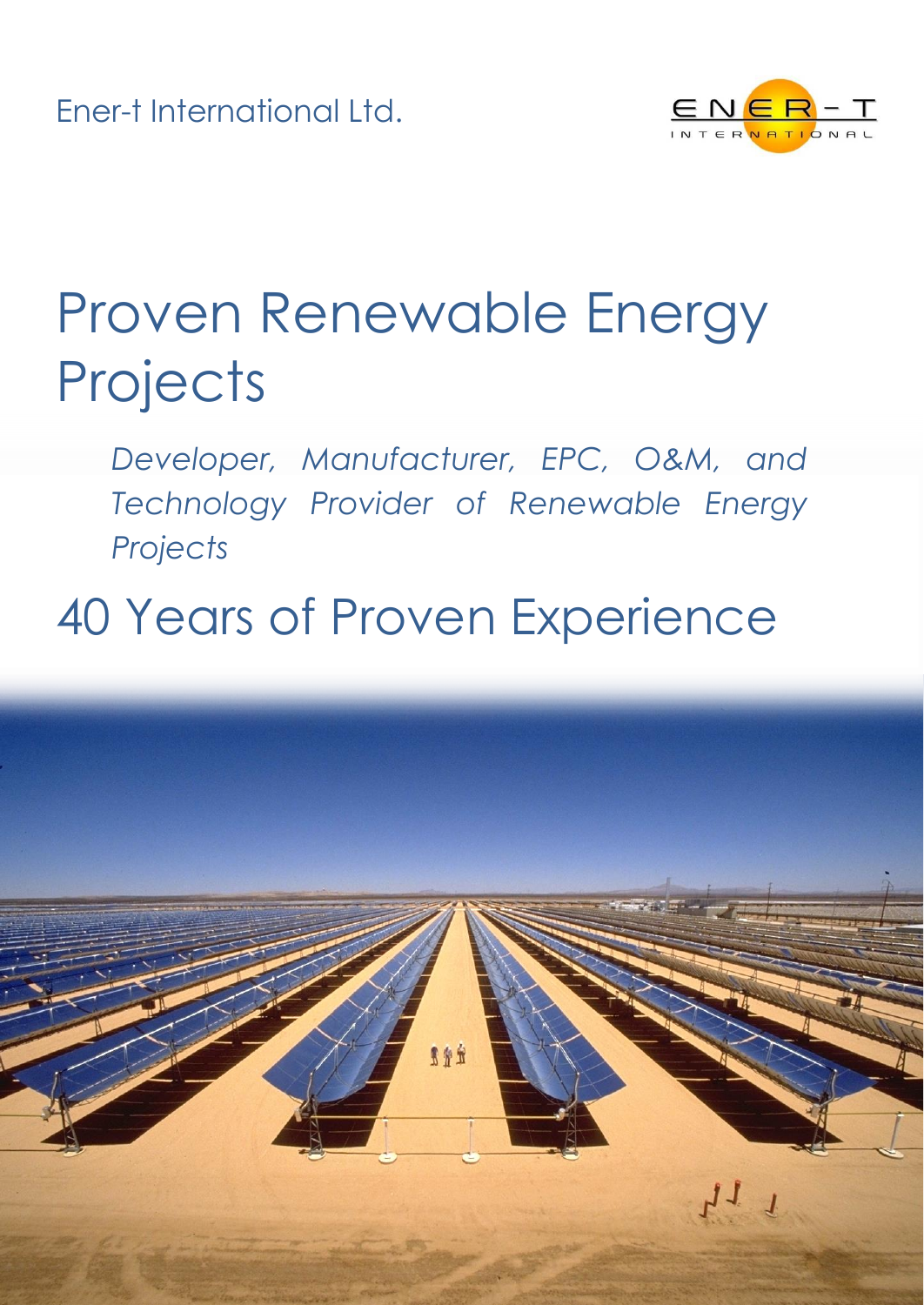#### 40 Years of Experience

Drawing on a strong solar power generation heritage spanning for more than three decades, Ener-t International's Solar Power and other Renewable technologies of Concentrated Solar Power (**CSP**), Solar Photovoltaic (**PV**) power plants, **Biogas** systems, **Waste-to-Energy** by **Anaerobic Digestion**, **Battery** Energy Storage Systems (**BESS**), Thermal Storage Systems (**TES**) and Patented Integrated **Hybrid Solar Fuel** (**IHSF®**), creating successful power plants with superior annual production.

## Projects - USA

Since the early 1980's, our team has pioneered the R&D, design, engineering, construction and O&M work for three generations of the original thermal solar technology used in the landmark **354MW SEGS projects in California with investment of USD 1.5 billion**.

The people of Ener-t were directly responsible for all aspects of the technology which continue to be used until today in the majority of thermal solar projects all over the world. Members of our team have also developed, built and operated the unique production lines of the key solar field components used in the SEGS projects, including the Heat Collecting Element (HCE) and the Solar Collector Assembly (SCA).

#### Projects - Europe

Our passion has not subsided in our quest to promote the adoption of parabolic trough technology as we continue to participate in the Engineering, Procurement and Construction (**EPC**) work of projects, such as **3 X 50 MW (150MW) of €900 million projects in Spain**, which already entered operation successfully. Based on our proven experience, Ener-t has served as a Technology Provider and EPC partner supplying the optimized configuration, core engineering design and selection of key components for these state-of-the-art projects that were design to also include Thermal Energy Storage (**TES**) system for extended electricity supply and manageability. Ener-t is active in the promotion and development of **+500MW** of renewable energy projects in Europe.

## Projects - Asia

Ener-t International serves as an EPC Contractor and Technology Provider in several multi-megawatt projects under construction and in development in Asia. In India, Ener-t provided **Turnkey EPC services** including **manufacturing** for a **60MW thermal solar project** approved under phase #1 of the Jawaharlal Nehru National Solar Mission of India.

Ener-t was selected also by Indian Institute of Technology Jodhpur (IITJ), Indian Oil Corporation Limited (IOCL) and Bharat Heavy Electricals Limited (BHEL) for the design of the **National Solar R&D center at Jodhpur, Rajasthan, India**.

**In China** Ener-t established production lines for solar collector's structure and is currently involved in several utility scale solar projects of **several hundreds MW** performing pre-construction, conceptual design and performance optimization work. **In Vietnam**, **+200MW** Solar Projects under advanced stages of development.

**In Israel** Ener-t provides services for the of **121MW Ashalim solar** of **USD 1.1 billion** project and was responsible for the development of its performance security/enhancement program and won a national tender (**Build-Operate-Transfer BOT**) in for the construction of **utility scale floating PV** systems. Ener-t has also constructed **multi-MW** of **rooftop PV systems**, all currently connected and producing electricity. Several **biogas systems** with **combined heat and power (CHP)** generation under development/construction.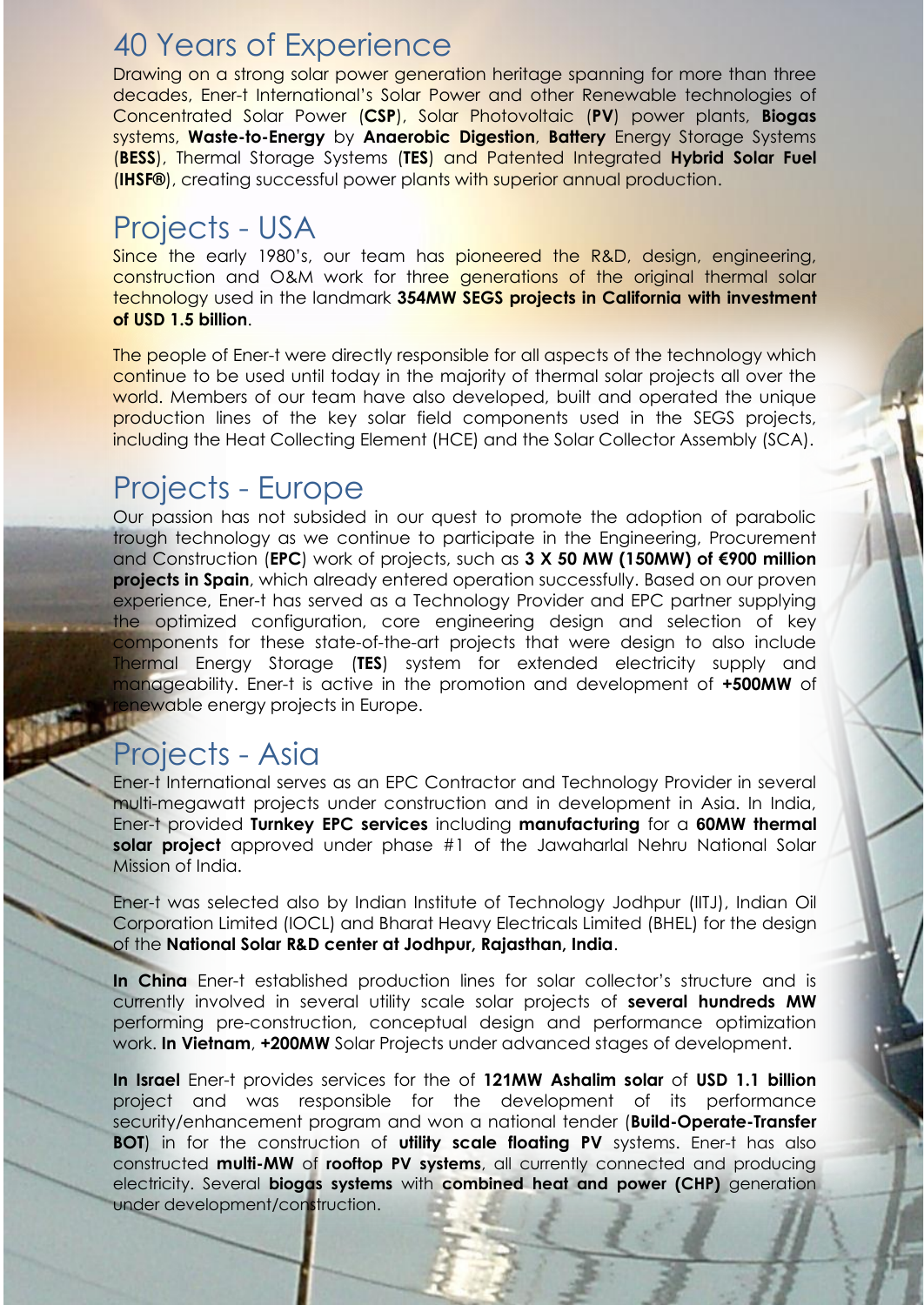## Hybrid & Energy Storage Technology

Ener-t technology offers all modes of operation:

- Combined with **Thermal Energy Storage/ Battery Energy Storage Systems** (**BESS**) offering long hours of operation even when no solar radiation is available.
- Patented integrated **hybrid systems of CSP with Biomass** and/or all types of thermal fuels to provide most reliable power 24/7 all year round.
- Hybrid systems of CSP with other technologies: **Large scale PV systems, Desalination, Biogas, Biomass, Energy from Waste, Combined Cycle and Cogeneration with Heat**. Can also be used for Fast Response requirements and stabilization of the power generation.

Ener-t also developed and patented Integrated **Hybrid Solar Fuel (IHSF®) technology** for the hybridization of solar with any thermal fuel including biomass, coal and other fossil fuels. Ener-t's hybrid projects can supply power 24/7 all year round.

## Photovoltaic (PV)

In the area of **Photovoltaic (PV)** Ener-t is a leading international company operating in the photovoltaic (PV) market and provides in high quality, innovative, efficient, and reliable solar PV systems. Ener-t focuses on PV development, EPC and O&M activities. Ener-t served as the EPC contractor and O&M contractor for multi-MW solar PV projects of any proportion on a turnkey basis from concept to completion and as per the custom requirements of clients. Ener-t offers solutions for **Residential, Commercial, Institutional, Industrial, Government, Floating PV, Agri-PV and Utility Scale projects**.

## Anaerobic Digestion – Biogas

Ener-t is currently involved in providing economic and ecological waste-to-energy solutions for agriculture– livestock and crop waste. Biogas is generated by anaerobic digestion of waste and is used to generate renewable heat and electricity via a gas engine. Therefore, using gas from waste as a form of energy is a great way to combat global warming. Several **biogas systems** with **combined heat and power (CHP)** generation are currently under development/construction by Ener-t.

## Qualified Technology Provider

Ener-t is the technology partner of choice of power producers engaged in the development, construction and operation of thermal solar power generating plants and renewable energy projects. As an experienced company, Ener-t is committed to building the most efficient and economical projects possible from the start.



Kramer junction – view of the solar field from the SEGS project



ES-3.5 - Ener-t New Generation Solar Collector parabolic trough collector installed in India





Kramer junction – view of the power block from the SEGS project